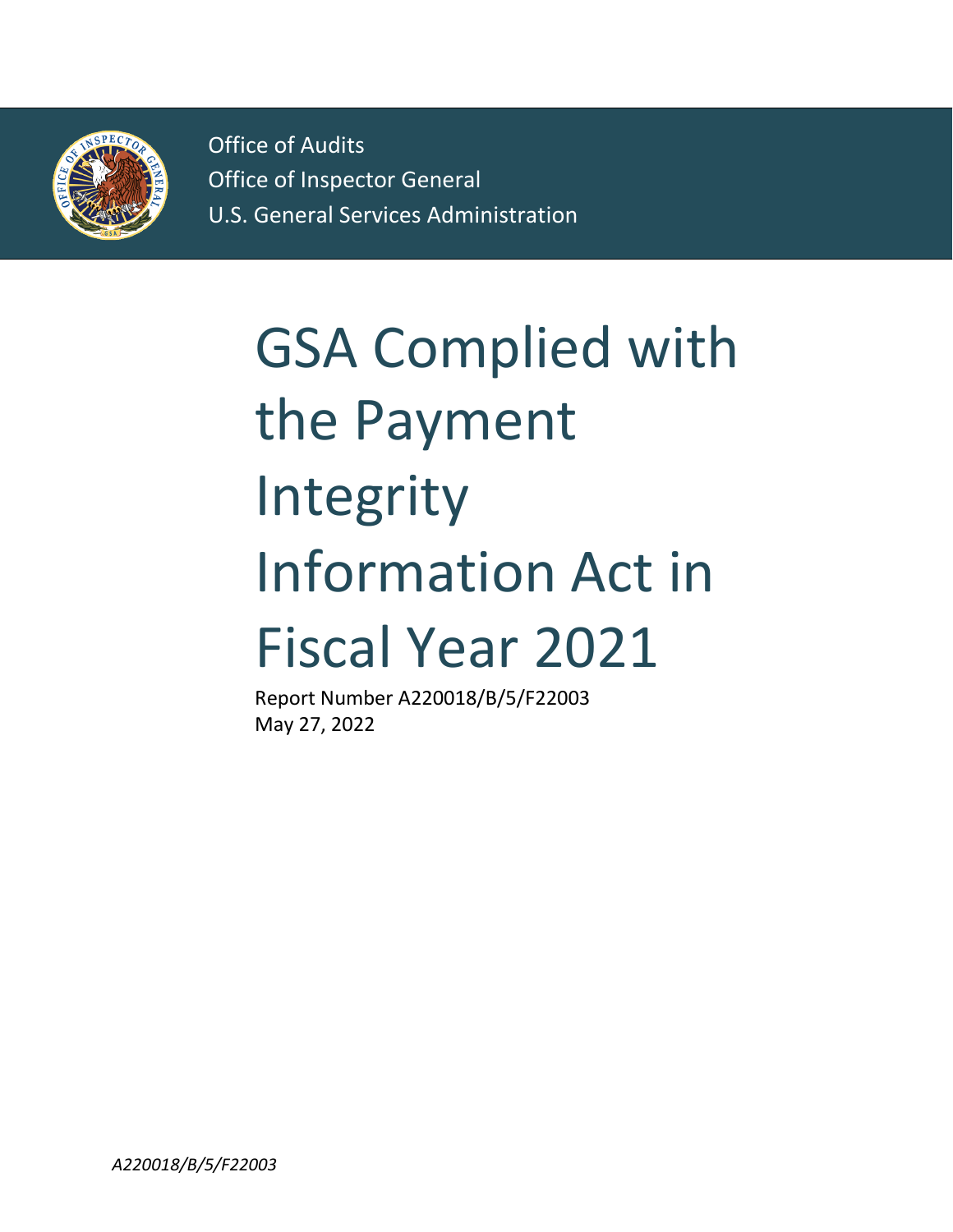

**Office of Audits Office of Inspector General U.S. General Services Administration** 

## **Introduction**

We performed an audit of GSA's compliance with the Payment Integrity Information Act of 2019 (PIIA) in Fiscal Year (FY) 2021 and have no reportable findings or recommendations. However, we are reporting one observation for management's attention.

We performed this audit as required by the PIIA. This law aims to improve efforts to identify and reduce government-wide improper payments. The PIIA requires federal agencies to review their programs and identify those that are susceptible to significant improper payments. For programs identified, agencies are required to estimate, report, and reduce improper payments through corrective action. Within GSA, the Office of the Chief Financial Officer (OCFO) is responsible for financial reporting and ensuring compliance with the PIIA. The PIIA requires each agency's Office of Inspector General (OIG) to assess agency compliance in six areas (as later described). Our audit objective was to determine if GSA complied with the PIIA in FY 2021.

See *Appendix A –* Objective, Scope, and Methodology for additional details.

## **Background**

In FY 2021, the federal government reported over \$281 billion in estimated improper payments. Improper payments are a long-standing, widespread, and significant problem in the federal government. The goal of the PIIA is for agencies to improve efforts to identify and reduce improper payments.

## **Guidance and Regulations**

The PIIA defines an improper payment as "any payment that should not have been made or that was made in an incorrect amount, including an overpayment or underpayment, under a statutory, contractual, administrative, or other legally applicable requirement." According to the PIIA, the term "improper payment" includes:

- any payment to an ineligible recipient;
- any payment for an ineligible good or service;
- any duplicate payment;
- any payment for a good or service not received, except for those payments where authorized by law; and
- any payment that does not account for credit for applicable discounts.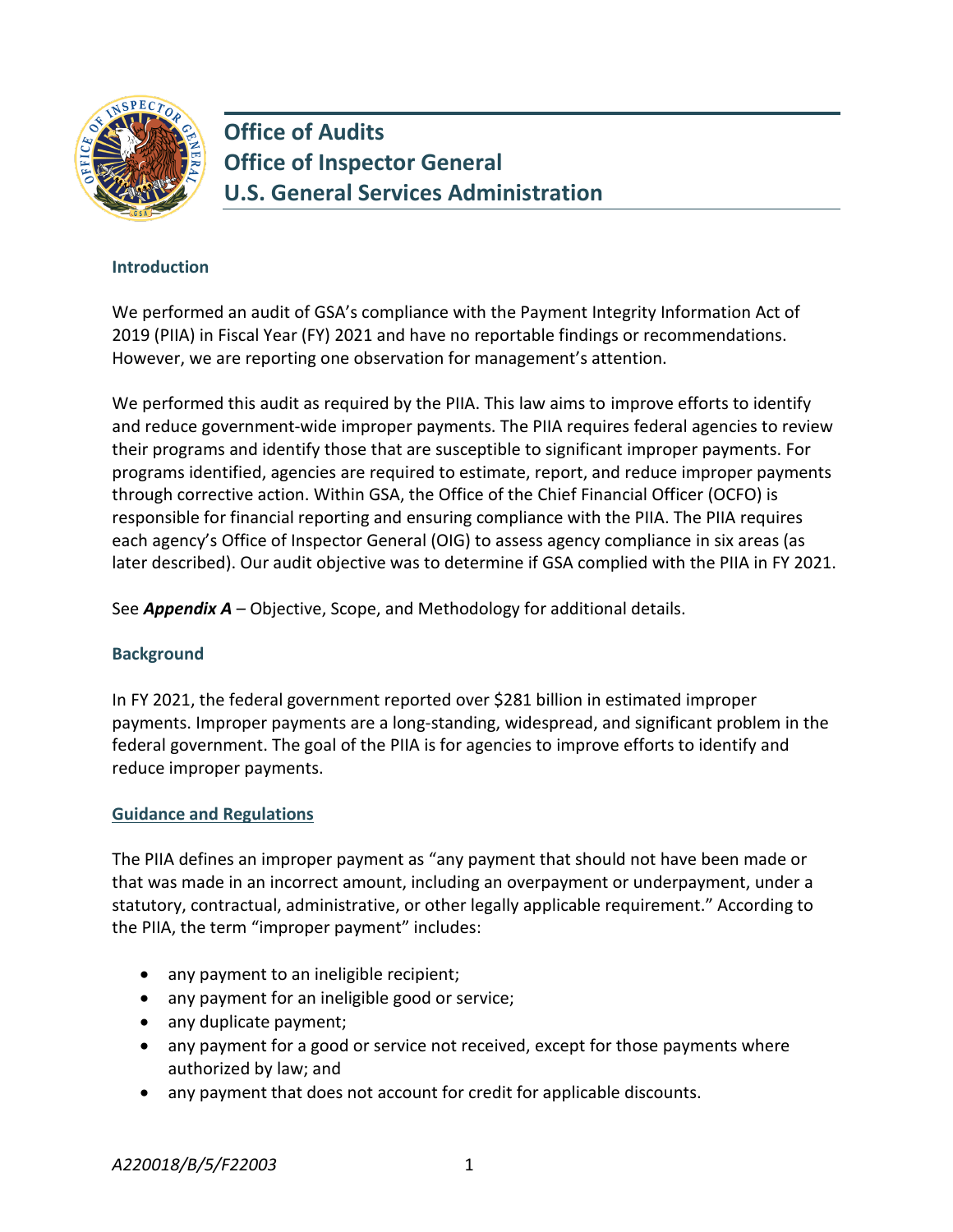In addition to the PIIA, we used a combination of the following requirements to complete our FY 2021 audit:

- Office of Management and Budget (OMB) Memorandum M-21-19, *Transmittal of Appendix C to OMB Circular A-123, Requirements for Payment Integrity Improvement*  (March 2021);
- OMB Memorandum M-18-14, *Implementation of Internal Controls and Grant Expenditures for the Disaster-Related Appropriations* (March 2018);
- Public laws related to disaster relief:
	- $\circ$  Continuing Appropriations Act, 2018, and Supplemental Appropriations for Disaster Relief Requirements Act, 2017, Pub. L. No. 115-56, 131 Stat. 1129 (2017);
	- o Additional Supplemental Appropriations for Disaster Relief Requirements Act, 2017, Pub. L. No. 115-72, 131 Stat. 1224 (2017); and
	- o Bipartisan Budget Act of 2018, Pub. L. No. 115-123, 132 Stat. 64 (2018);
- OMB Circular A-136, *Financial Reporting Requirements* (August 2021);
- OMB Annual Data Call Instructions;
- OMB Payment Integrity Question and Answer Platform; and
- Council of the Inspectors General on Integrity and Efficiency guidance required under the PIIA.

These requirements were expanded by Executive Order 13520, *Reducing Improper Payments*, which required federal agencies to decrease improper payments by intensifying efforts to eliminate payment error, waste, fraud, and abuse in the major programs administered by the federal government. $1$ 

The PIIA requires federal agencies to review their programs and identify those that are susceptible to significant improper payments. OMB Memorandum M-21-19 states that improper payments are considered significant in a program if, in a given year, the gross improper payments in that program: (1) exceed both 1.5 percent of program payments and \$10 million or (2) exceed \$100 million regardless of the improper payment percentage. If a program is identified as being susceptible to significant improper payments, agencies are required to estimate, report, and reduce improper payments through corrective action. An agency is required to assess each program's risk every 3 years.

<span id="page-2-0"></span> <sup>1</sup> Exec. Order No. 13520, 3 C.F.R. 13520 (2010).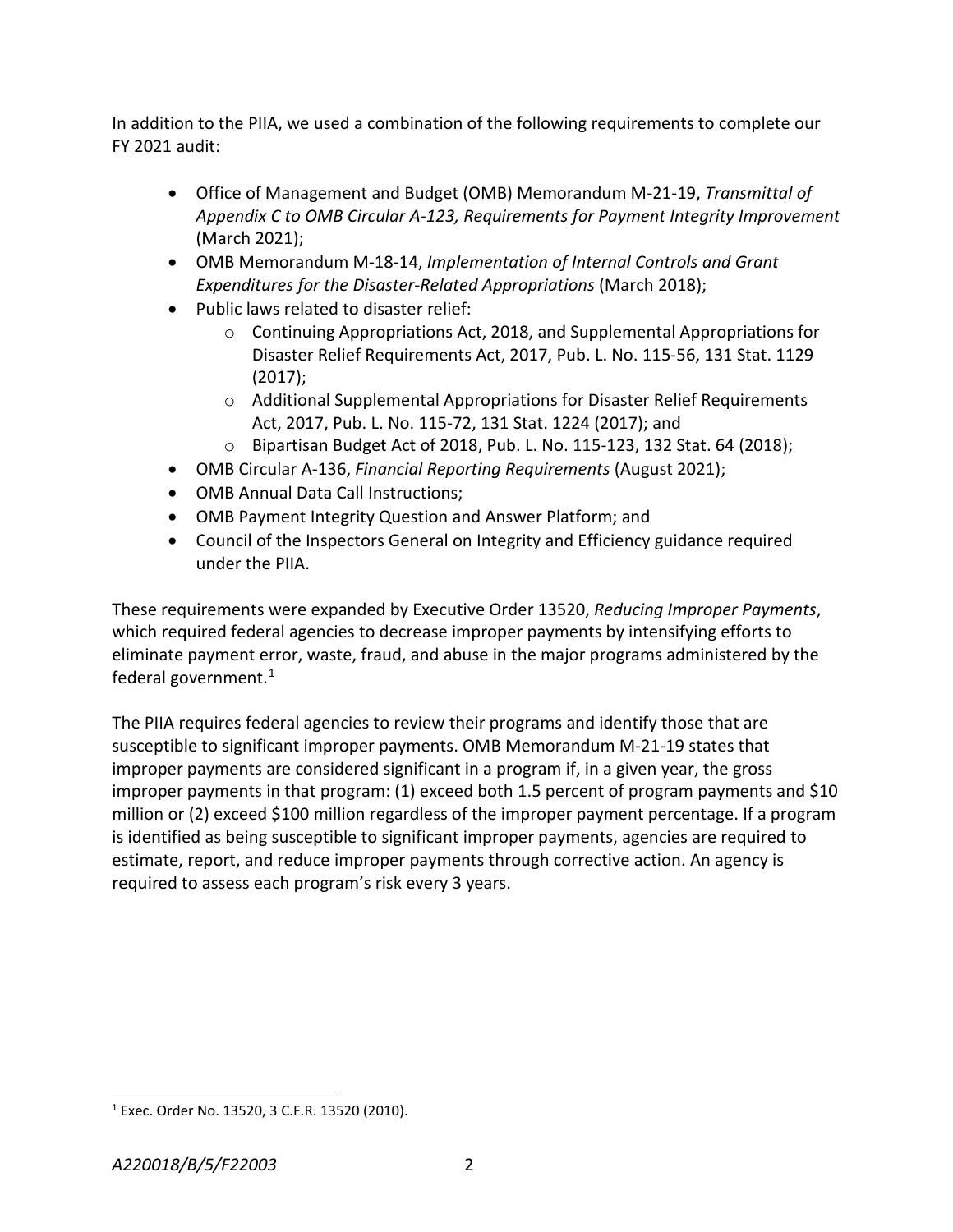## **The Office of Inspector General's Role**

The PIIA requires the OIG to test for compliance by determining if an agency complied with six requirements, summarized below (see *Figure 1* on the next page for a complete description):

- Published payment integrity information with the annual financial statement and its accompanying materials for the most recent fiscal year and posted it on the agency's website;
- Conducted a program-specific risk assessment for required programs and adequately concluded whether these programs are likely to make improper and unknown payments;
- Published improper payment estimates for all programs and activities identified as susceptible to significant improper and unknown payments;
- Published programmatic corrective action plans for these programs;
- Published and developed a plan to meet annual reduction targets for each program assessed to be at risk and measured for improper and unknown payments; and
- Reported an improper and unknown payment rate of less than 10 percent for estimates published in the accompanying materials.

According to OMB Memorandum M-21-19, when determining compliance with the PIIA, the agency OIG should evaluate the accuracy and completeness of agency reporting and evaluate agency performance in reducing and recapturing improper payments.

## **Results**

We determined that GSA complied with the PIIA in FY 2021. As shown in *Figure 1* on the next page, GSA published payment integrity information with the annual financial statement, posted the annual financial statement and accompanying materials on the Agency website, conducted improper payment risk assessments for each program with annual expenses greater than \$10 million at least once in the last 3 years, and adequately concluded whether these programs are likely to make improper and unknown payments above or below the statutory threshold. Finally, the Agency has controls in place to prevent and reduce improper and unknown payments. GSA did not report any significant improper payments at the program level for FY 2021 and, as a result, the remaining criteria did not apply.

The audit has no reportable findings or recommendations. However, we identified one observation for management's attention, which is discussed on the next page.

For a complete list of programs assessed, see *Appendix B.*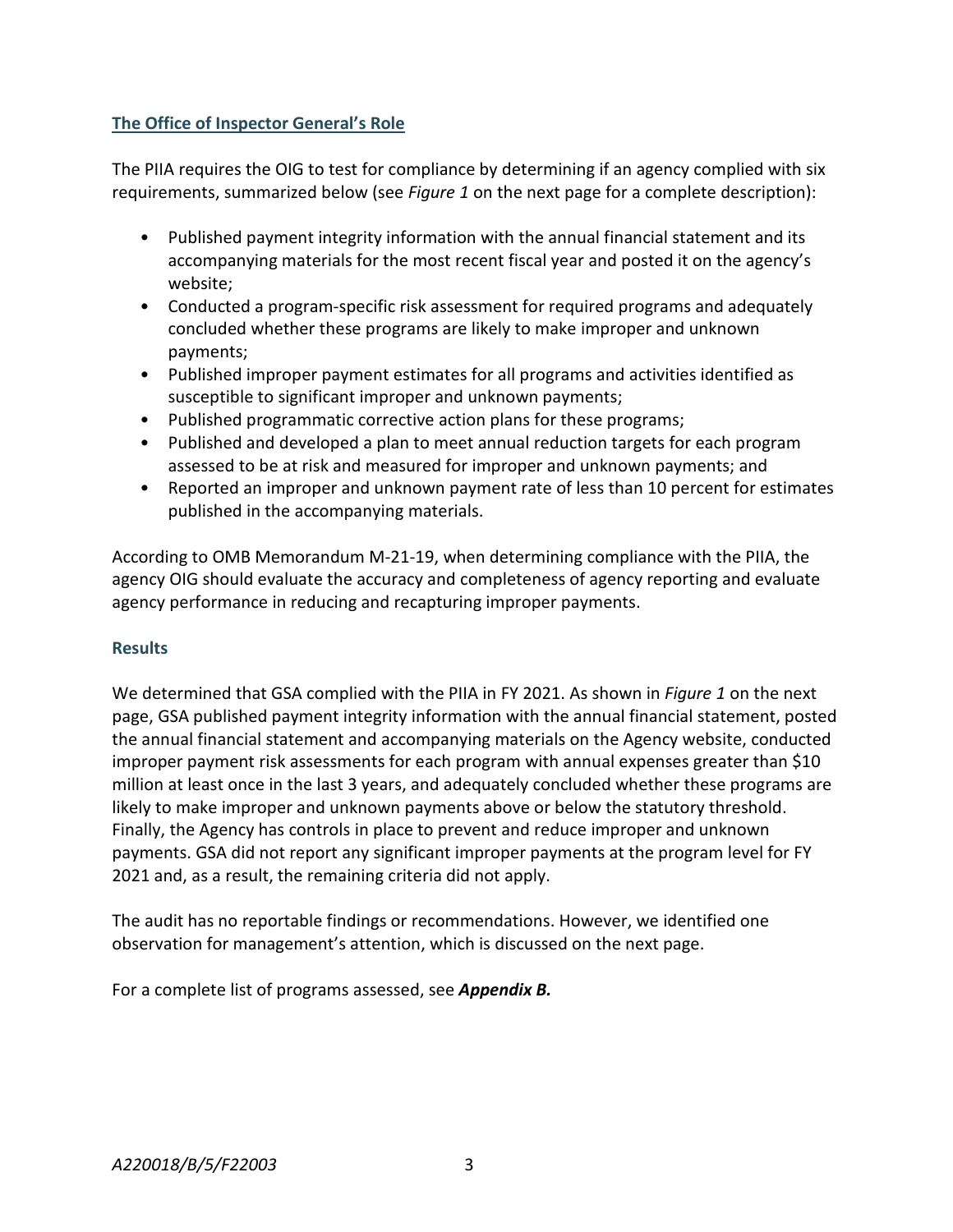## **Figure 1 – Summary of GSA's FY 2021 Compliance with the PIIA**

| <b>FY 2021 Overall Evaluation</b>                                                                                                                                                                                               | Compliant             |
|---------------------------------------------------------------------------------------------------------------------------------------------------------------------------------------------------------------------------------|-----------------------|
| 1a. Published payment integrity information with the annual financial statement and<br>in the accompanying materials to the annual financial statement of the agency for the<br>most recent FY in accordance with OMB guidance; | Compliant             |
| 1b. Posted the annual financial statement and accompanying materials required under<br>guidance of OMB on the agency website;                                                                                                   | Compliant             |
| 2a. Conducted improper payment risk assessments for each program with annual<br>expenses greater than \$10 million at least once in the last 3 years;                                                                           | Compliant             |
| 2b. Adequately concluded whether the program is likely to make improper payments<br>and unknown payments above or below the statutory threshold;                                                                                | Compliant             |
| 3. Published improper payment and unknown payment estimates for programs<br>susceptible to significant improper payments and unknown payments in the<br>accompanying materials to the annual financial statement;               | <b>Not Applicable</b> |
| 4. Published corrective action plans for each program for which an estimate above the<br>statutory threshold was published in the accompanying materials to the financial<br>statement;                                         | <b>Not Applicable</b> |
| 5a. Published an improper payment and unknown payment reduction target for each<br>program for which an estimate above the statutory threshold was published in the<br>accompanying materials to the financial statement;       | <b>Not Applicable</b> |
| 5b. Demonstrated improvements to payment integrity or reached a tolerable improper<br>payment and unknown payment rate;                                                                                                         | <b>Not Applicable</b> |
| 5c. Developed a plan to meet the improper payment and unknown payment reduction<br>target; and                                                                                                                                  | <b>Not Applicable</b> |
| 6. Reported an improper payment and unknown payment estimate of less than 10<br>percent for each program for which an estimate was published in the accompanying<br>materials to the financial statement.                       | <b>Not Applicable</b> |

**Observation – The recovery audit organization's FY 2021 management report to GSA did not include any recommendations.**

The PIIA requires agencies to perform a payment recapture or recovery audit on all programs with annual expenditures of \$1 million or more if conducting the audits would be cost-effective. GSA has determined that the Rental of Space program is the only program where a recovery audit is cost-effective.

GSA contracted with a recovery audit organization named PRGX Global, Inc. (PRGX) to conduct the recovery audit. GSA's multi-year contract requires that PRGX detect overpayments and other errors and identify opportunities for process improvements. GSA's contract also requires PRGX to report on its findings and recommendations in its annual management report, called the Engagement Management Report.

Despite this contract requirement, PRGX's FY 2021 Engagement Management Report included findings, but did not include recommendations. A representative from PRGX stated that they did not include recommendations because: (1) they believed recommendations were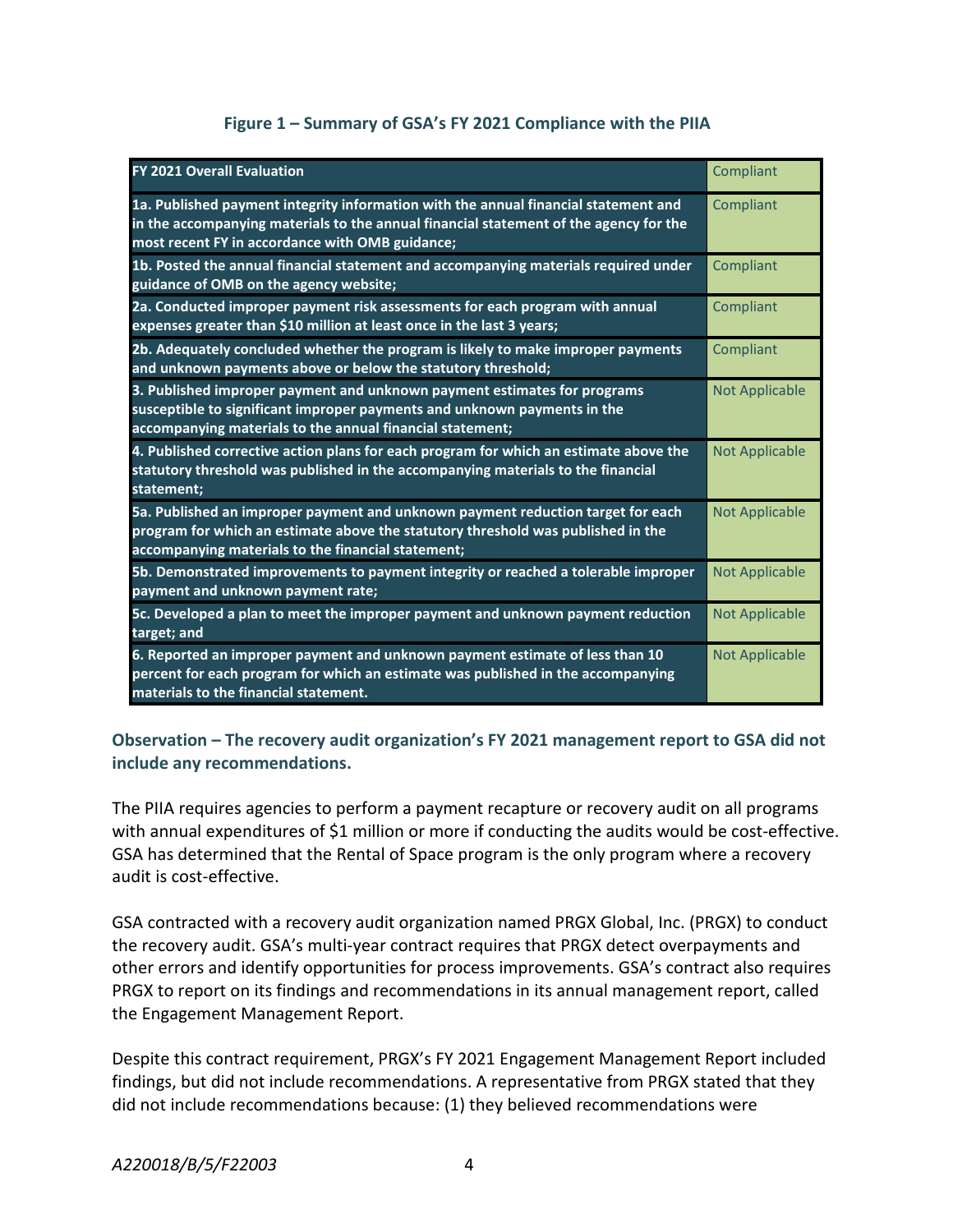redundant and (2) GSA had already implemented recommendations from a previous report (issued in June 2017 for FY 2016).

However, recommendations are important to GSA's ability to make continuous process improvements to further reduce improper payments. Annual recommendations allow GSA to implement process improvements and track its progress over time.

The GSA contracting officer's representative concurred with our observation and requested that PRGX provide recommendations in next year's Engagement Management Report.

## **Conclusion**

We determined that GSA complied with the PIIA in FY 2021, and have no reportable findings or recommendations resulting from this audit. However, we identified one observation for management's attention: the recovery audit organization did not include recommendations in its FY 2021 Engagement Management Report. Recommendations are required by the contract, and allow the Agency to track its progress in addressing improper payments over time. The Agency requested PRGX to provide recommendations in next year's Engagement Management Report.

## **GSA Comments**

The OCFO agreed with our audit conclusion and stated it will take action to address the report observation. The OCFO's written comments are included in their entirety as *Appendix C.*

## **Audit Team**

This audit was managed out of the Great Lakes Region Audit Office and conducted by the individuals listed below:

| Michael Lamonica     | Regional Inspector General for Auditing |
|----------------------|-----------------------------------------|
| Franklin Moy         | Audit Manager                           |
| Dana Johnson         | Auditor-In-Charge                       |
| <b>Misty Deckard</b> | Auditor                                 |
| James Dean           | Auditor                                 |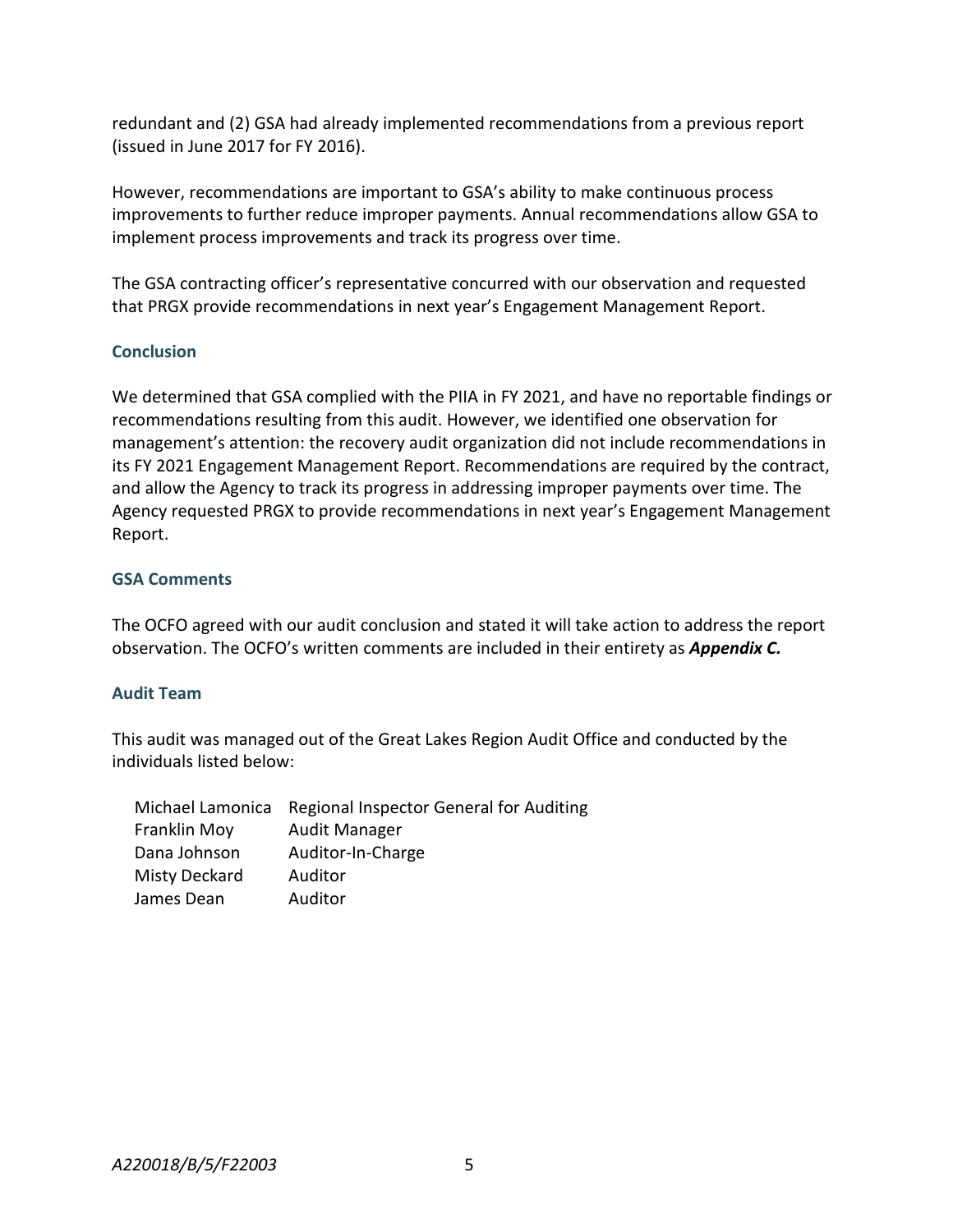## *Appendix A – Objective, Scope, and Methodology*

## **Objective**

We performed this audit as a requirement under the PIIA. The objective of our audit was to determine if GSA complied with the PIIA for FY 2021.

## **Scope and Methodology**

Within GSA, the OCFO is responsible for financial reporting and ensuring compliance with the PIIA. We examined the OCFO's processes related to compliance with the PIIA in FY 2021.

To accomplish our objective, we:

- Examined relevant criteria, including public laws, executive orders, auditing and internal control standards, OMB memorandums, and GSA directives;
- Evaluated the OCFO's processes to identify and reduce improper payments;
- Accessed GSA systems to verify claim information;
- Examined supporting documentation for the OCFO's reporting on improper payments in GSA's FY 2021 annual financial statement;
- Held discussions with OCFO officials regarding improper payment identification, risk assessment, reporting, and improper payments estimation;
- Interviewed U.S. Department of Agriculture (USDA) officials regarding the improper payments claim process. USDA provides GSA with overpayment reports for improper payment calculations;
- Reviewed previous GSA OIG improper payment reports;
- Reviewed the OCFO Standard Operating Procedure document describing the controls related to PIIA compliance, FY 2021 Internal Controls Division's Statement of Assurance, and the Disaster Relief program's PIIA compliance testing instructions;
- Reviewed and implemented the Council of the Inspectors General on Integrity and Efficiency guidance required under the PIIA;
- Evaluated OCFO's adherence to the Government Accountability Office's (GAO's) *Standards for Internal Control in the Federal Government* (GAO-14-704G); and
- Assessed the design, implementation, and operating effectiveness of relevant internal controls.

## **Data Reliability**

We assessed the reliability of data through: (1) data reconciliation of GSA's risk assessment summary to source documentation and (2) review of supporting invoices and reports from GSA's financial system of record. We also interviewed GSA and USDA officials to assess data reliability. We determined that the data was sufficiently reliable for purposes of this audit.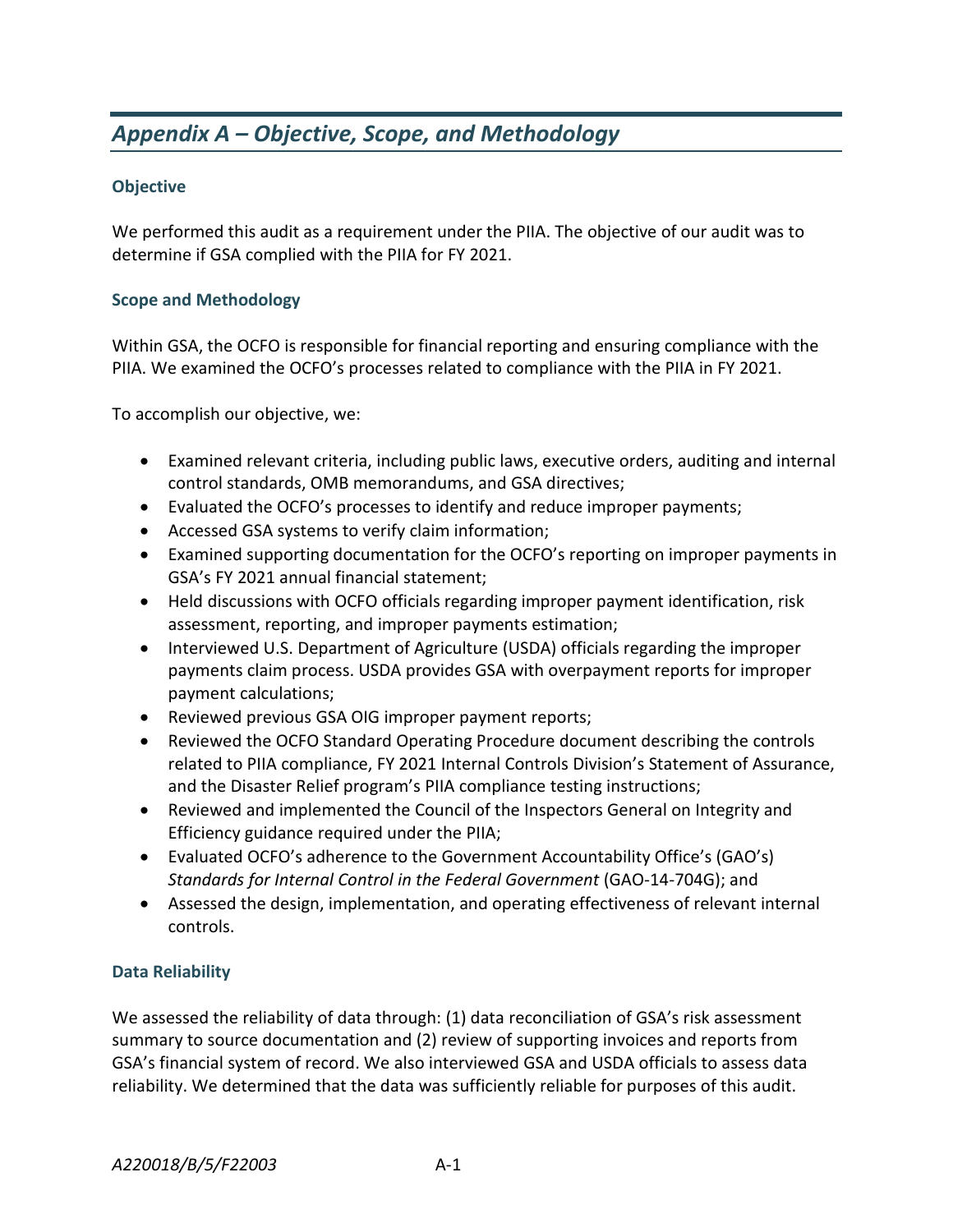## **Sampling**

We analyzed a sample of FY 2020 improper payment claims to evaluate data reliability and appropriateness of claims amounts. The sample was divided into two sections: (1) claims from the USDA Kansas City office (Kansas City) and (2) claims from the USDA Fort Worth office (Fort Worth). The claims from Kansas City focused on GSA's Federal Acquisition Service; claims from Fort Worth focused on GSA's Public Buildings Service.

The audit team selected a judgmental sample of 20 transactions. The dollar amounts sampled represented over 19 percent (\$5.4 million) of the total \$28.1 million claim. While this nonstatistical sample design does not allow for projection of the results to the population, it allowed us to address our audit objective.

## **Internal Controls**

We assessed internal controls significant within the context of our audit objective against GAO-14-704G, *Standards for Internal Control in the Federal Government*. The methodology above describes the scope of our assessment and the observation above includes the internal control issue we identified. Our assessment is not intended to provide assurance on GSA's internal control structure as a whole. GSA management is responsible for establishing and maintaining internal controls.

#### **Compliance Statement**

We conducted the audit between October 2021 and March 2022 in accordance with generally accepted government auditing standards. Those standards require that we plan and perform the audit to obtain sufficient, appropriate evidence to provide a reasonable basis for our findings and conclusions based on our audit objectives. We believe that the evidence obtained provides a reasonable basis for our findings and conclusions based on our audit objective.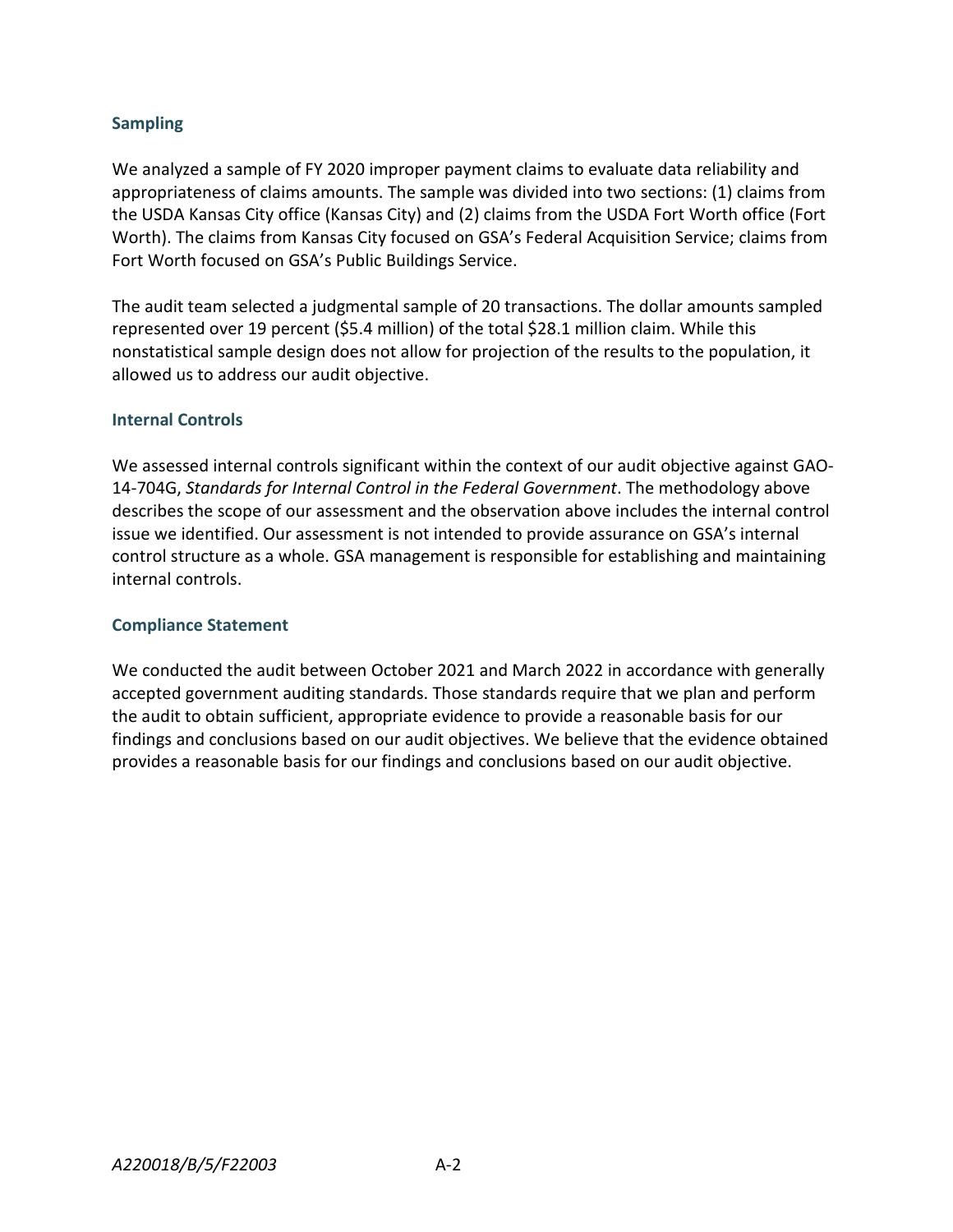## *Appendix B – List of Programs Assessed*

| <b>Program Names</b>                               |                                                                       |  |  |  |
|----------------------------------------------------|-----------------------------------------------------------------------|--|--|--|
| <b>Acquisition Services Fund - Operating</b>       | <b>Integrated Award Environment</b>                                   |  |  |  |
| <b>Assisted Acquisition Services (AAS)</b>         | <b>Operating Expenses (Direct)</b>                                    |  |  |  |
| <b>Audit Contracts and Contract Administration</b> | <b>Products and Programs</b>                                          |  |  |  |
| <b>Building Operations</b>                         | Rental of Space                                                       |  |  |  |
| <b>Construction and Acquisition of Facilities</b>  | <b>Repairs and Alterations</b>                                        |  |  |  |
| <b>Disaster Emergency Funds</b>                    | Special Services and Improvements                                     |  |  |  |
| <b>General Supplies and Services (GSS)</b>         | <b>Technology Transformation Service</b>                              |  |  |  |
| Government-wide Policy                             | <b>Travel/Motor Vehicles and Card Services</b><br>(TMVCS) - Flow-Thru |  |  |  |
| Government-wide Policy (Reimbursable)              | Working Capital Fund (Reimbursable)                                   |  |  |  |
| Information Technology Category (ITC)              |                                                                       |  |  |  |

OMB Memorandum M-21-19 requires OIGs to include this table to show the criteria the OIG used, as well as the name of each program assessed in the PIIA compliance report. We assessed GSA's results related to the risk assessments completed for these programs. The table above shows the 19 programs that GSA performed risk assessments on in FY 2021. It does not include programs that were not due for risk assessments. We found all 19 programs to be compliant with PIIA criteria numbers 1a, 1b, 2a, and 2b; the remaining criteria (numbers 3, 4, 5a, 5b, 5c, and 6) were not applicable (see *Figure 1* on page 4 of the report).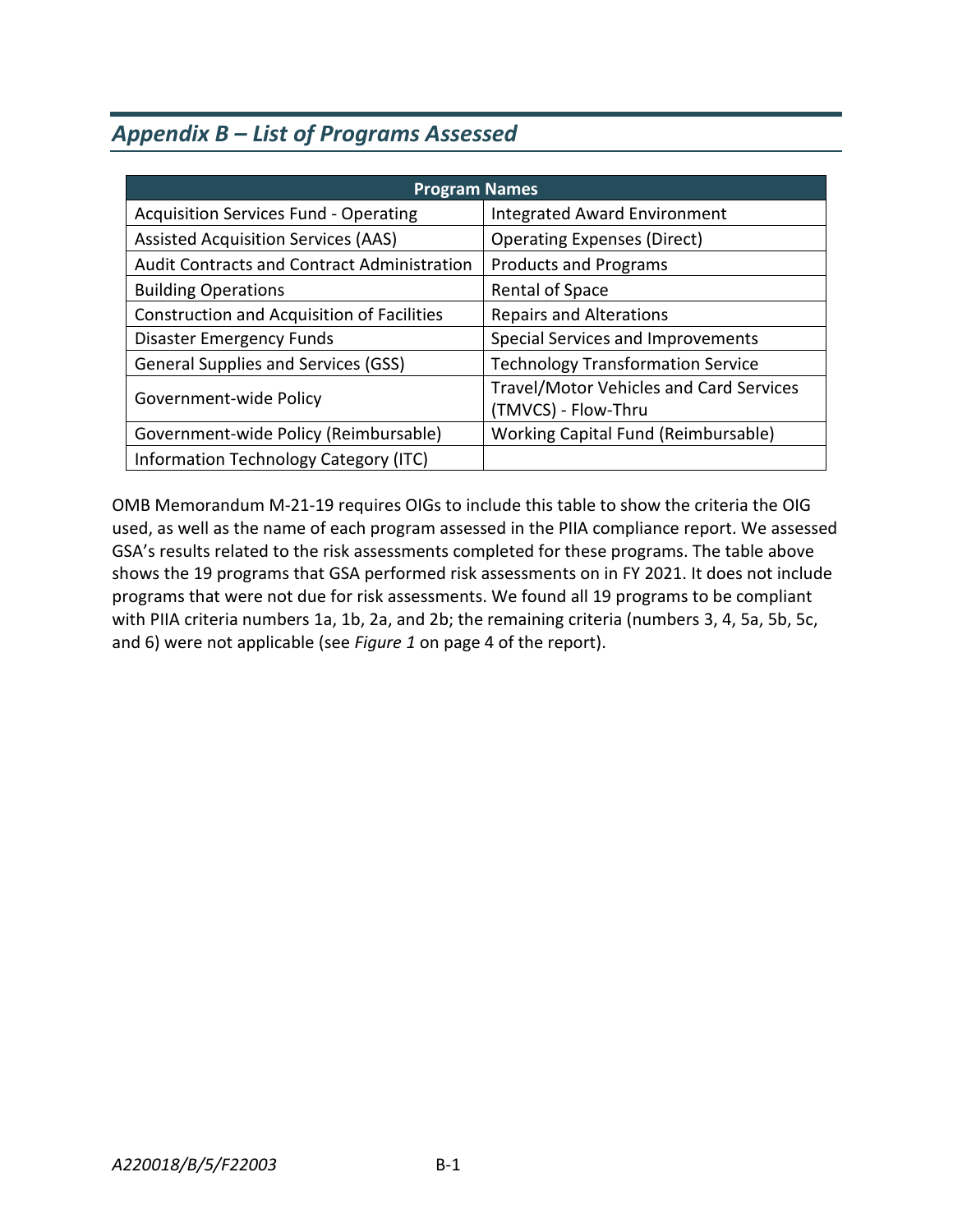## *Appendix C – GSA Comments*

| DocuSign Envelope ID: 78D4324A-0B3A-4E28-87A0-6464048B9B01                                                                                                                                                                                                                                               |                                                                                                                      |                                                                                                                                                                               |                                                                                                        |               |  |
|----------------------------------------------------------------------------------------------------------------------------------------------------------------------------------------------------------------------------------------------------------------------------------------------------------|----------------------------------------------------------------------------------------------------------------------|-------------------------------------------------------------------------------------------------------------------------------------------------------------------------------|--------------------------------------------------------------------------------------------------------|---------------|--|
|                                                                                                                                                                                                                                                                                                          |                                                                                                                      |                                                                                                                                                                               | <b>GSA Office of the Chief Financial Officer</b>                                                       |               |  |
|                                                                                                                                                                                                                                                                                                          | MEMORANDUM FOR MICHAEL LAMONICA<br>REGIONAL INSPECTOR GENERAL FOR AUDITING<br>GREAT LAKES REGION AUDIT OFFICE (JA-5) |                                                                                                                                                                               |                                                                                                        |               |  |
|                                                                                                                                                                                                                                                                                                          | <b>FROM:</b>                                                                                                         | <b>MEHUL PAREKH</b><br><b>ACTING CHIEF FINANCIAL OFFICER</b><br>OFFICE OF THE CHIEF FINANCIAL OFFICER (B)                                                                     |                                                                                                        | Melud Parekli |  |
|                                                                                                                                                                                                                                                                                                          | SUBJECT:                                                                                                             | Response to the Office of the Inspector General Draft Report "GSA<br>Complied With the Payment Integrity Information Act in Fiscal Year<br>2021"<br>Assignment Number A210018 |                                                                                                        |               |  |
| The Office of the Chief Financial Officer (OCFO) appreciates the opportunity to comment on the<br>Office of the Inspector General draft report "GSA Complied With the Payment Integrity<br>Information Act in Fiscal Year 2021" (A210018).                                                               |                                                                                                                      |                                                                                                                                                                               |                                                                                                        |               |  |
| The OCFO concurs with the report. As acknowledged in the report, the General Services<br>Administration (GSA) fully complied with the requirements of the Payment Integrity<br>Information Act in Fiscal Year 2021. In addition, GSA will take action to address the<br>observation noted in the report. |                                                                                                                      |                                                                                                                                                                               |                                                                                                        |               |  |
| Thank you for your effective communication and diligence throughout this audit process.                                                                                                                                                                                                                  |                                                                                                                      |                                                                                                                                                                               |                                                                                                        |               |  |
| Should you have any questions regarding this matter, please contact Kathy Hammer at<br>kathy.hammer@gsa.gov.                                                                                                                                                                                             |                                                                                                                      |                                                                                                                                                                               |                                                                                                        |               |  |
|                                                                                                                                                                                                                                                                                                          |                                                                                                                      |                                                                                                                                                                               |                                                                                                        |               |  |
|                                                                                                                                                                                                                                                                                                          |                                                                                                                      |                                                                                                                                                                               |                                                                                                        |               |  |
|                                                                                                                                                                                                                                                                                                          |                                                                                                                      |                                                                                                                                                                               |                                                                                                        |               |  |
|                                                                                                                                                                                                                                                                                                          |                                                                                                                      |                                                                                                                                                                               |                                                                                                        |               |  |
|                                                                                                                                                                                                                                                                                                          |                                                                                                                      |                                                                                                                                                                               |                                                                                                        |               |  |
|                                                                                                                                                                                                                                                                                                          |                                                                                                                      |                                                                                                                                                                               |                                                                                                        |               |  |
|                                                                                                                                                                                                                                                                                                          |                                                                                                                      |                                                                                                                                                                               | <b>U.S. General Services Administration</b><br>1800 F. Street<br>Washington, D.C. 20405<br>www.gsa.gov |               |  |
|                                                                                                                                                                                                                                                                                                          |                                                                                                                      |                                                                                                                                                                               |                                                                                                        |               |  |